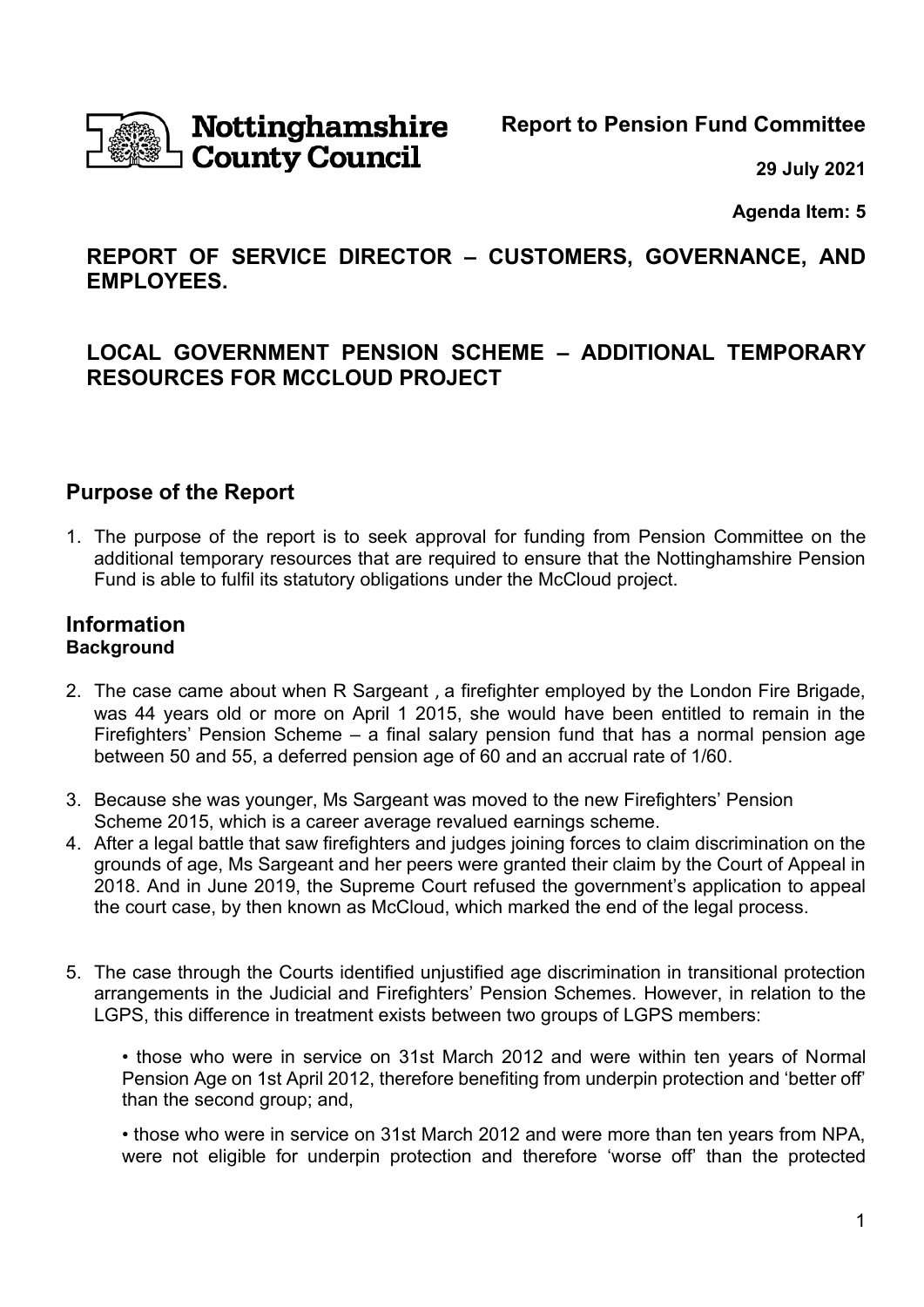members (as they were not guaranteed a pension of at least the level they would have received in the final salary scheme).

#### **Impact of the Proposals**

- 6. The previous report presented to Pension Committee on 10 September 2020, detailed the impact of McCloud on members benefits, employers within the LGPS and the administration of the Fund.
- 7. The McCloud proposal will have a major impact on the Administration Team for various reasons:
	- a. Pension processes will require to be reviewed and updated in line with the McCloud underpin protections.
	- b. The Fund will be required to collect data regarding hours changes and service breaks to enable the calculations for qualifying members since the 1 April 2014 to be undertaken. Scheme employers will have a statutory obligation to provide this data to the Fund back to 2014. This will include not only additional members covered by the underpin, but those who were previously covered as well. Retired members may also be affected, and arrears may be payable, which may also bring several pension tax complications to consider and communicate.
	- c. Retrospective calculations performed on all eligible pensioners which may result in backdated pension adjustments being determined and require putting into payment.
	- d. McCloud underpin protections being determined and applied to eligible members.
- 8. Initially it had been estimated that 24,000 members records within the Nottinghamshire Pension Fund would be affected. Further work has been completed that indicate that this figure is higher at 29,000 records across all members who have a current underpin.
- 9. Communication to employers and members will be essential. The key focus for members will be for them to know that the underpin will be applied to them without the need for any action on their behalf, but also understand when their benefits will be reviewed. Employers will also need to understand the requirement to provide historic and ongoing data to enable the Scheme benefits to be calculated. The Scheme Advisory Board have an implementation group to help provide documents to pension funds.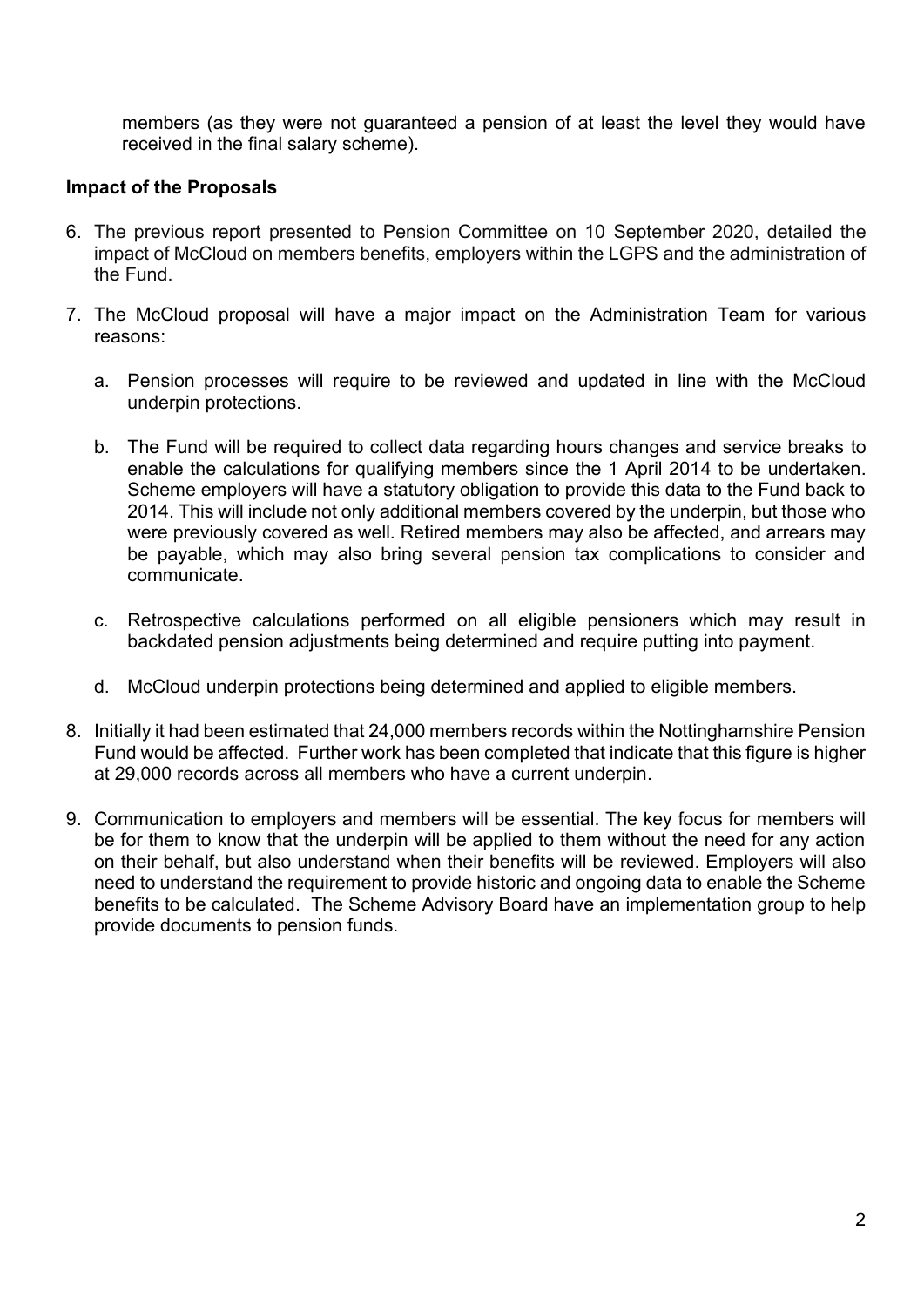#### **Review of Resource Requirements**

- 10. The resourcing requirements of the McCloud project have been considered against the wider work of the Pension Office, both currently underway and planned. Alongside the statutory requirements of McCloud, the Pension Office is supporting the delivery of
	- a. **GMP reconciliation project** HMRC have identified errors in their systems and through no fault of its own the Fund is required to undertake work to reconcile and rectify the issues. The details of this ongoing project have been the subject of separate reports to Pensions Committee. At a high level the Fund has been required to undertake a financial reconciliation as well as to reconcile individual members details of the GMP held against a member's pension record with that held by HMRC.
	- b. **Transforming Pension Administration through digital development and new ways of working programme –** the Nottinghamshire Pension Funds programme which is underway will deliver a range of digital services which include increased automation, significantly reduced manual inputting and amending of member data ensuring that employers fulfilling their responsibilities as a scheme employer within the Fund and for scheme members to be able to access their pension record 24/7.
	- **c. National Pensions Dashboard –** the Nottinghamshire Fund will be required to input to the national pensions dashboard. The aim of which is to provide clear and simple information about an individual's multiple pension savings, including their state pension. this national initiative will also help individuals to reconnect with any lost pension.
	- **d. Pensions Scheme Act 2021 –** the implementation of the Act will come via regulation changes which are due in the Autumn and will have implications on pension administration in a number of ways such as stronger Pension Regulator powers, pensions dashboards, transfer scam prevention and more.
- 11.At Pension Committee on 10 September 2020, Members approved the funding for a temporary McCloud Project Manager. The establishment of this post was approved by Personnel Committee on 16 September 2020.
- 12. A Project Manager was recruited and commenced in post on 4 May 2021.
- 13.As stated in the Pension Committee report of 10 September further work has been undertaken to determine the additional resources required to enable the Fund to meet its obligations as part of the McCloud judgement.
- 14.As detailed in the table below, approval is sought from Pension Committee to the funding of the following additional temporary resources. The additional resources are initially required for a period of 2 years from appointment and this will be kept under review –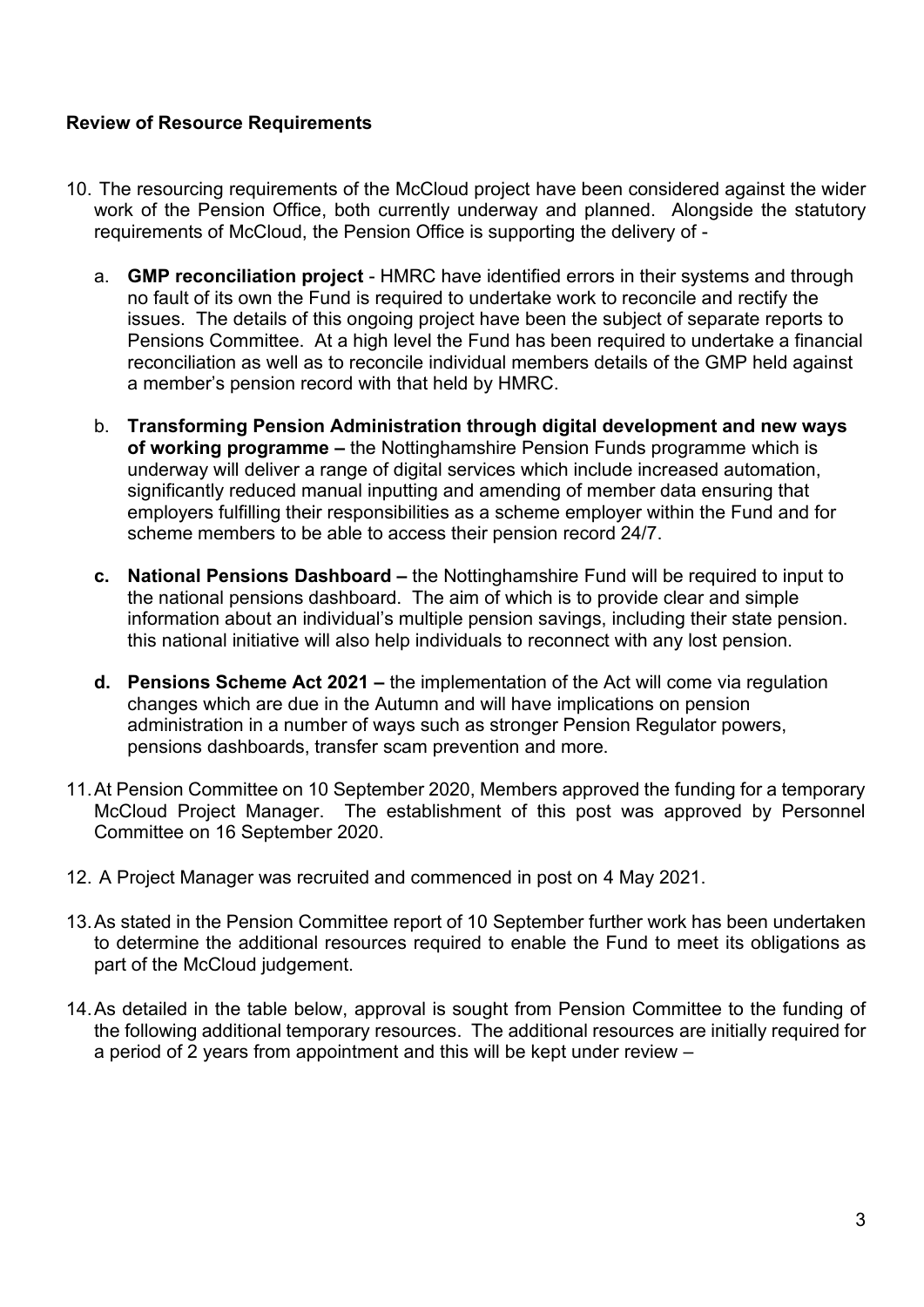| <b>Post Title</b>                                        | Number of<br>posts<br>required and<br>grade            | Cost per annum<br>(shown at the top<br>of grade) including<br>oncosts | <b>Total cost</b><br>per annum |
|----------------------------------------------------------|--------------------------------------------------------|-----------------------------------------------------------------------|--------------------------------|
| <b>Practitioner Pension Administration</b>               | 1 x Grade 5                                            | £36,169                                                               | £36,169                        |
| <b>Pension Administration Level 1</b>                    | 3 x Grade 4                                            | £30,465                                                               | £91,395                        |
| <b>Pension Administration Level 2</b>                    | 3 x Grade 3                                            | £26,521                                                               | £79,563                        |
| <b>Employer Support and Compliance</b><br>Officer        | 1 x Grade 5                                            | £36,169                                                               | £36,169                        |
| Pension System Team Functional<br><b>Support Officer</b> | 1 x Grade 5                                            | £36,169                                                               | £36,169                        |
| Data Officer                                             | to<br>x up<br>Grade $5 - job$<br>be<br>to<br>evaluated | £36,169                                                               | £36,169                        |
| <b>Total Cost including oncosts per</b><br>annum         |                                                        |                                                                       | £315,634                       |

15.The resourcing requirements are broken down as follows –

- a. **Pension Administration** (including Practitioner Pension Administration and Pension Administration Level 1 and 2) – This team will lead the work on recalculating benefits for 29,000 members including putting revised benefits into payment and ensuring the correct underpin protection is applied to all other eligible members.
- **b. Employer Support and Compliance Officer** this key role will lead communications and provide support to all Scheme Employer and will work closing with the
- c. **Data Officer –** following discussions with other LGPS Funds the project has determined that a Data Officer post is required, and work is underway to design the job description which will then submitted for evaluation. This role will monitor, chase, and reconcile all data returns from Scheme Employers which will be critical to enabling the Fund to meet its statutory obligations as part of the McCloud project. This post will also link into the Data Audit and improvement workstream of the Transformation Programme and work to support the Fund to meet the Pension Regulator requirement to improve the quality of data held by the Fund.
- **d. Pension System Officer** this post will be responsible for loading all McCloud data returns and ensuring that member records are updated accordingly, as well as ensuring that the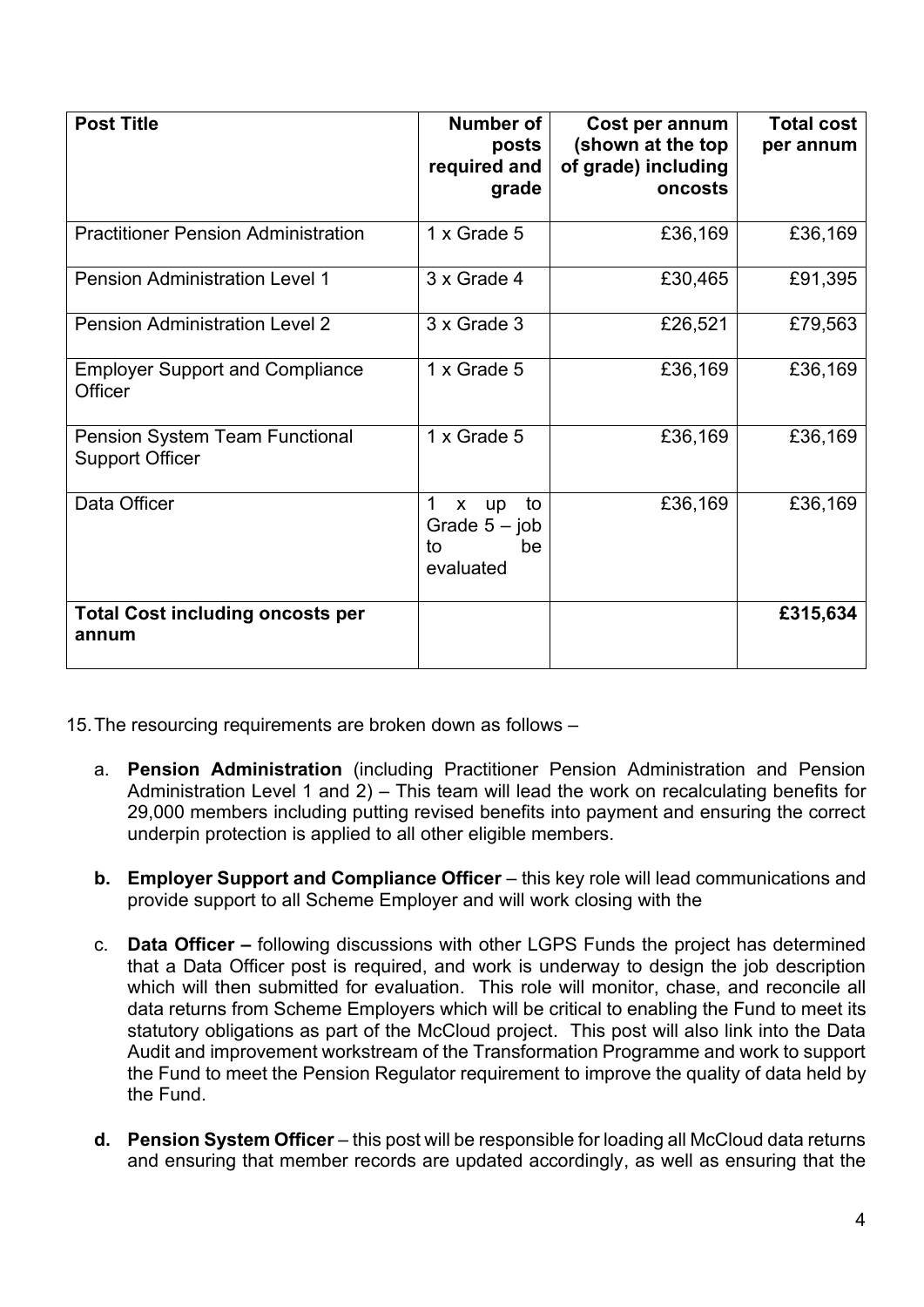McCloud software modules are loaded, tested and operational with the Civica Universal Pension Administration system.

- 16.Following funding approval from Pension Committee, it is proposed to seek consent from Personnel Committee to the establishment of the temporary additional resources.
- 17.Recruitment to the temporary McCloud project team will be in line with the County Council's recruitment and selection process and would commence as soon as possible to ensure that resources complete their induction and extensive training programme prior to the requirement to commence McCloud activities.
- 18.Experienced staff from the Pension Administration Team will be eligible to apply for secondments to the project with appropriate back fill arrangements implemented ensuring that business as usual activities are not impacted.

#### **Other Options Considered**

- 19.The Pension Fund has a legal requirement to ensure that the McCloud judgment is correctly applied to all eligible pensioners and members of the Nottinghamshire Pension Fund.
- 20.Absorb the McCloud project work into the existing work of the administration team. However, this is not considered to be a feasible option as this would have very significant implications and disruption for the delivery of the current business as usual, as well as the legal obligation to deliver the McCloud project.
- 21.Engage external resources to undertake the McCloud project on behalf of the Fund. However, the preferred option to setup a temporary project team is in line with the approach taken by other LGPS Funds.

#### **Reasons for Recommendations**

- 22.This is a significant project for the Pension Fund which requires additional resources to ensure that the Fund fulfils the requirements of the McCloud judgement. This work cannot be completed with the current resources in the Pension Administration Team, as this would significantly impact on the current service level, as well as progress on several other statutory required projects.
- 23.The Fund may take advice and guidance where necessary from the Scheme Actuary and their extensive knowledge and understanding of the LGPS regulations, as well as, the McCloud judgement as the project progresses.

### **Statutory and Policy Implications**

24.This report has been compiled after consideration of implications in respect of crime and disorder, data protection and information governance, finance, human resources, human rights, the NHS Constitution (public health services), the public sector equality duty, safeguarding of children and adults at risk, service users, smarter working, sustainability and the environment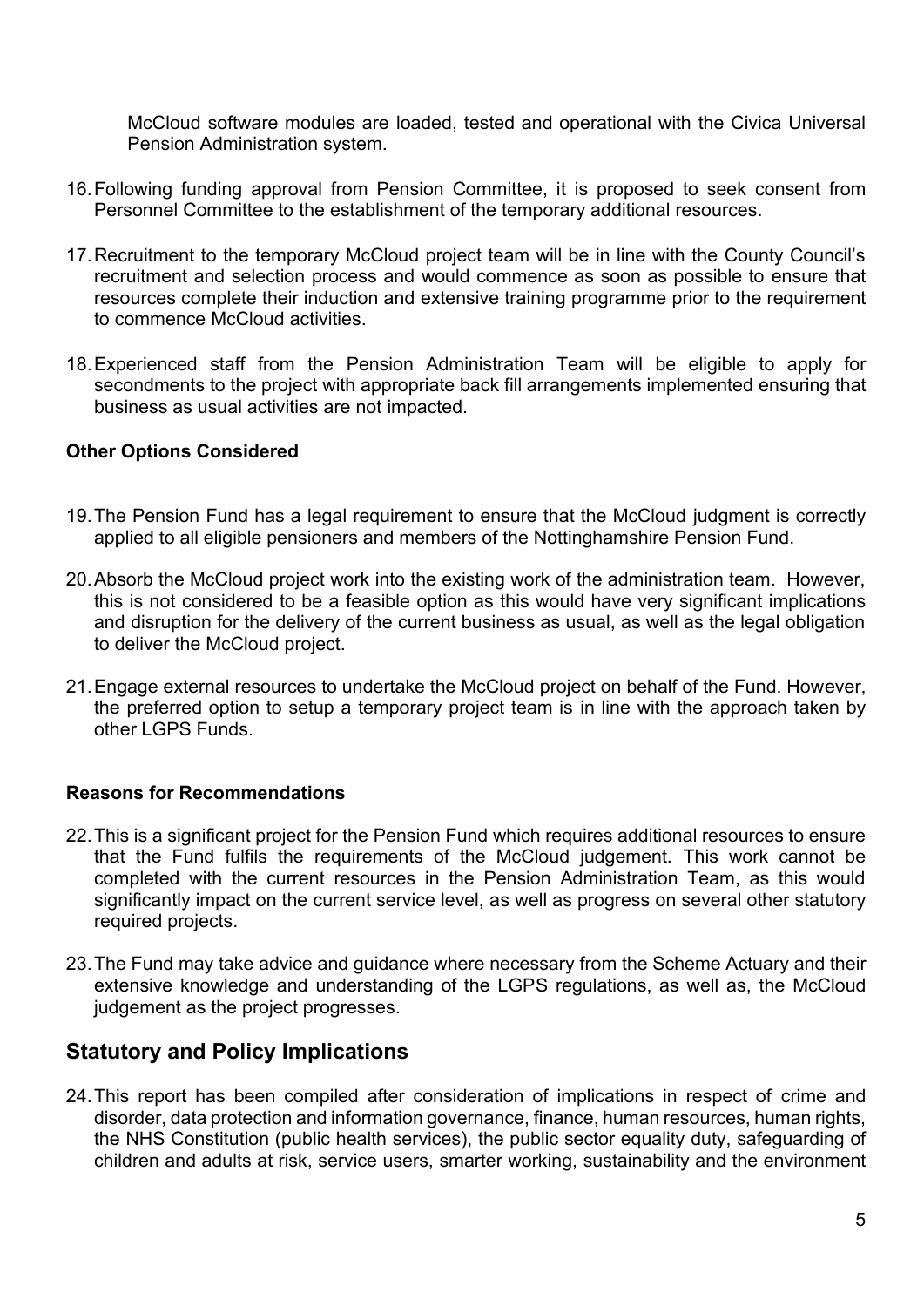and where such implications are material they are described below. Appropriate consultation has been undertaken and advice sought on these issues as required.

#### **Data Protection and Information Governance**

25.The project, by its very nature, involves reconciliation, sharing and processing of personal and sensitive data. This is covered by existing arrangements and agreements with scheme employers and scheme members.

#### **Financial Implications**

26.The financial implications for the additional temporary McCloud project resource are covered in paragraph 14.

#### **Human Resources Implications**

27.Appointment to the additional temporary McCloud project resources will be through the Council's agreed recruitment and selection procedures.

### **Recommendations**

It is recommended that the Committee:

- 1) Agree to the funding for the additional temporary project resources as detailed within the report.
- 2) That Nottinghamshire Pension Fund Committee agrees to receive further update reports as the project progresses

#### **Marjorie Toward**

#### **Service Director – Customers, Governance and Employees**

#### **For any enquiries about this report please contact:**

Sarah Stevenson, Group Manager, Business Services Centre on 0115 9775470 or [sarah.stevenson@nottscc.gov.uk](mailto:sarah.stevenson@nottscc.gov.uk)

#### **Constitutional Comments (CEH 20.07.2021)**

28.The proposals in this report are within the remit of the Nottinghamshire Pension Fund **Committee** 

#### **Financial Comments (KP 20.07.2021)**

29.The costs are a valid administration cost to be charged to the Fund.